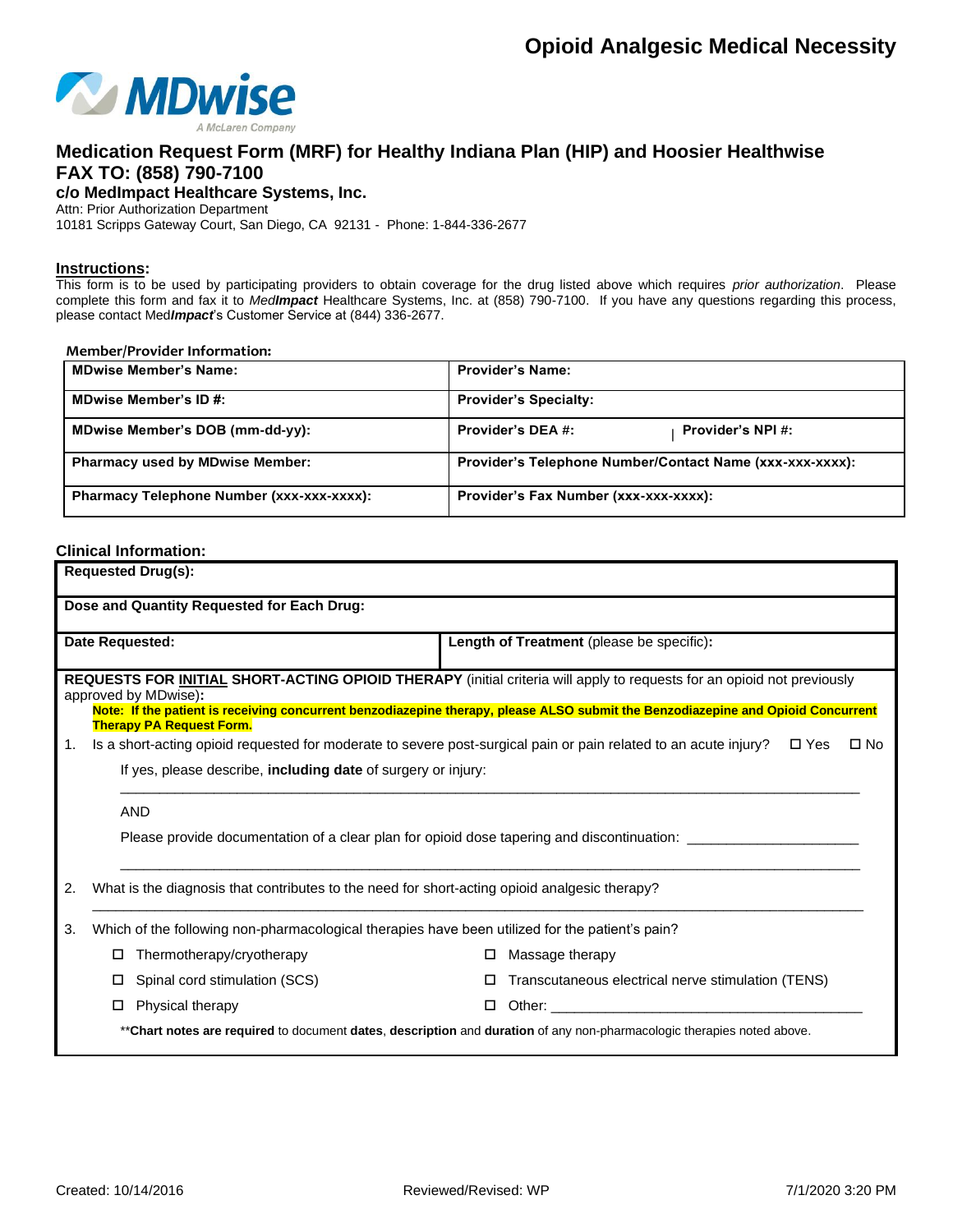# **Opioid Analgesic Medical Necessity**

| 4. | Which of the following non-opioid pharmacological therapies have been prescribed for the patient's pain? |                                                                                                                                                                                                                                                      |
|----|----------------------------------------------------------------------------------------------------------|------------------------------------------------------------------------------------------------------------------------------------------------------------------------------------------------------------------------------------------------------|
|    | $\Box$ NSAIDs (e.g., ibuprofen, naproxen)                                                                | Acetaminophen<br>□                                                                                                                                                                                                                                   |
|    | Antidepressants (e.g., amitriptyline, citalopram,<br>□                                                   | Anticonvulsants (e.g., gabapentin, pregabalin)<br>$\Box$                                                                                                                                                                                             |
|    | venlafaxine, bupropion, duloxetine)                                                                      | Other: experience of the state of the state of the state of the state of the state of the state of the state of the state of the state of the state of the state of the state of the state of the state of the state of the st<br>0                  |
|    | Please list drugs, doses, and dates of therapy**:                                                        |                                                                                                                                                                                                                                                      |
|    |                                                                                                          |                                                                                                                                                                                                                                                      |
|    | trials.                                                                                                  | **Chart notes are required to document drugs, doses, and dates of therapy if there is no prescription claims history for these medication                                                                                                            |
| 5. | concurrently?<br>$\square$ Yes<br>$\square$ No                                                           | Does the prescribed pain regimen include more than one long-acting or more than one short-acting opioid analgesic to be used                                                                                                                         |
|    | acting opioid?<br>$\Box$ Yes<br>$\square$ No                                                             | If yes, has the patient experienced refractory pain despite concurrent therapy with one short-acting opioid and one long-                                                                                                                            |
|    | <b>AND</b><br>clear treatment goals?<br>$\square$ Yes<br>$\square$ No                                    | Has the prescriber consulted with the patient about the risks of opioid therapy and developed a pain management plan with                                                                                                                            |
| 6. | Is the patient currently taking an antipsychotic medication?                                             | $\square$ No<br>$\square$ Yes                                                                                                                                                                                                                        |
|    | clinically appropriate for the patient?<br>$\Box$ Yes                                                    | If yes, has the prescriber indicated that the concurrent use of an opioid and an antipsychotic medication is intended and<br>$\square$ No                                                                                                            |
|    |                                                                                                          | REQUESTS FOR <b>INITIAL LONG-ACTING OPIOID THERAPY</b> (initial criteria will apply to requests for an opioid not previously                                                                                                                         |
|    | approved by MDwise):                                                                                     | Note: If the patient is receiving concurrent benzodiazepine therapy, please ALSO submit the Benzodiazepine and Opioid Concurrent                                                                                                                     |
|    | <b>Therapy PA Request Form.</b>                                                                          |                                                                                                                                                                                                                                                      |
| 1. | What is the diagnosis that contributes to the need for long-acting opioid analgesic therapy?             |                                                                                                                                                                                                                                                      |
| 2. | equianalgesic dose of another opioid)?                                                                   | Is the patient opioid tolerant (defined as taking, for one week or longer, at least 60 morphine milligram equivalents (MME)/day<br>such as 60mg oral morphine/day, 40mg oral oxycodone/day, 60mg oral hydrocodone/day, 400mg oral codeine/day, or an |
|    | If yes, please list the drug, dose, and dates of prior opioid therapy:                                   |                                                                                                                                                                                                                                                      |
|    |                                                                                                          |                                                                                                                                                                                                                                                      |
| 3. | concurrently?<br>$\Box$ Yes<br>$\Box$ No                                                                 | Does the prescribed pain regimen include more than one long-acting or more than one short-acting opioid analgesic to be used                                                                                                                         |
|    | opioid?<br>$\Box$ Yes<br>⊟ No                                                                            | If yes, has the patient experienced refractory pain despite concurrent therapy with one short-acting opioid and one long-acting                                                                                                                      |
| 4. | Have the risks of opioid therapy been discussed with the patient?                                        | $\Box$ Yes<br>$\Box$ No                                                                                                                                                                                                                              |
| 5. | Has a pain management plan been developed with clear treatment goals?                                    | $\Box$ Yes<br>$\Box$ No                                                                                                                                                                                                                              |
| 6. | Is the patient currently taking an antipsychotic medication?                                             | $\Box$ Yes<br>$\Box$ No                                                                                                                                                                                                                              |
|    | appropriate for the patient?<br>$\Box$ Yes<br>$\Box$ No                                                  | If yes, has the prescriber indicated that the concurrent use of an opioid and an antipsychotic medication is intended and clinically                                                                                                                 |
|    |                                                                                                          | Please continue to the next page to request RENEWAL OF EITHER SHORT- or LONG-ACTING OPIOID THERAPY***                                                                                                                                                |